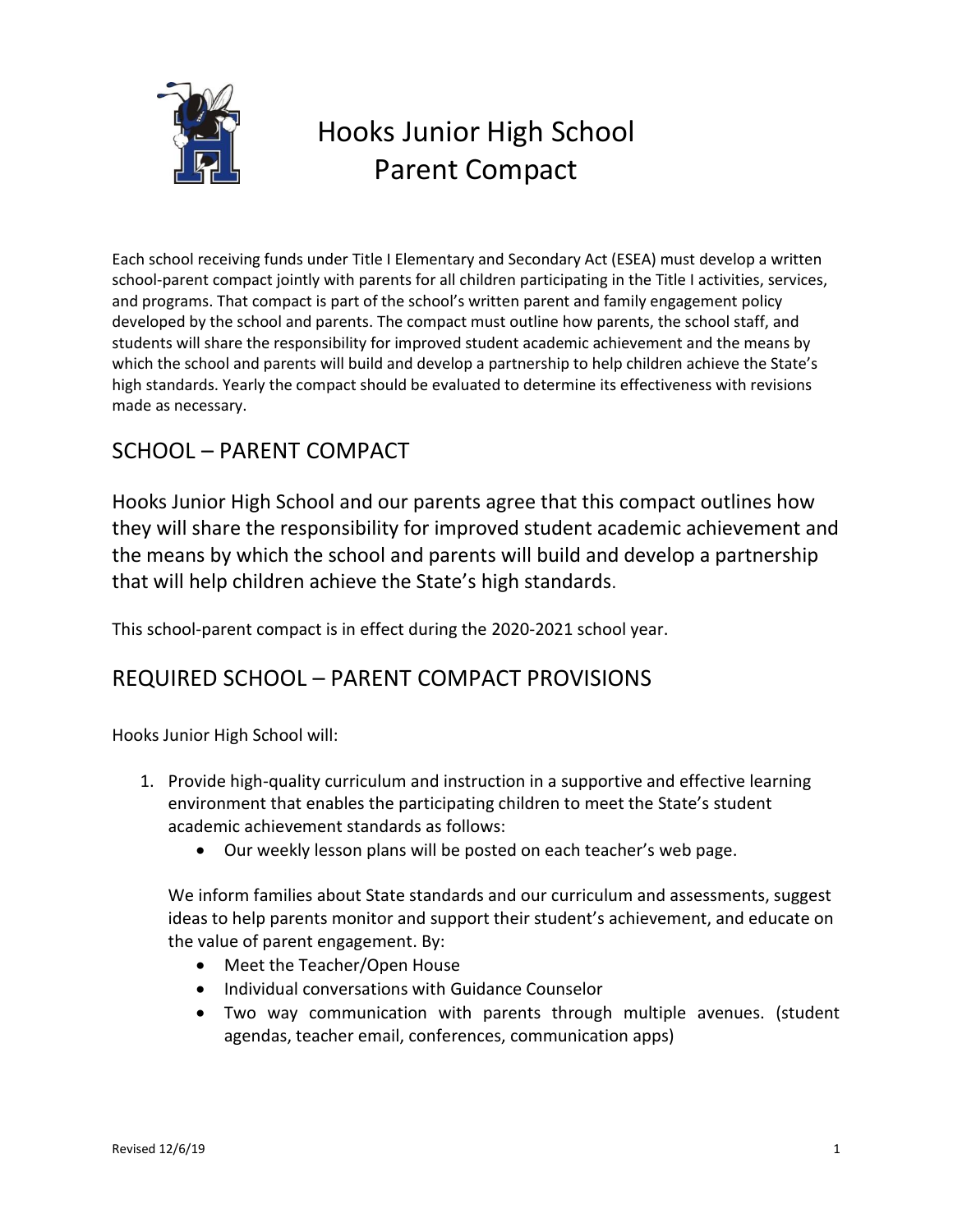Academic progress is reported to parents via:

- Skyward
- Progress Reports  $(3<sup>rd</sup>$  week of grading period)
- Skyward Family Access online gradebook
- Report cards send home every 6 weeks

Parents can make suggestions and participate in decision making at HJHS via:

- Membership of the Campus Improvement Committee
- Attending Parent-Teacher Conferences
- Individual conversations with a Guidance Counselor
- 2. Hold parent-teacher conferences during which this compact will be discussed as it relates to the individual child's achievement. Specifically, these conferences will be held:
	- Conferences
		- o Meet the Teacher/Open House
		- $\circ$  Individually scheduled conferences.
		- oAnnual IEP meetings (if the student receives Special Education Services).
		- o504 Meetings (if the student qualifies)
- 3. Provide parents with frequent reports on their children's progress. Specifically, the school will provide reports as follows:
	- Report cards sent home every 6 weeks
	- Parent/Teacher Conferences
	- Skyward Family Access online gradebook
- 4. Provide parents reasonable access to staff, opportunities to volunteer, participate in their child's class, and to observe classroom activities, as follows:
	- Volunteer Training
	- A variety of volunteer opportunities